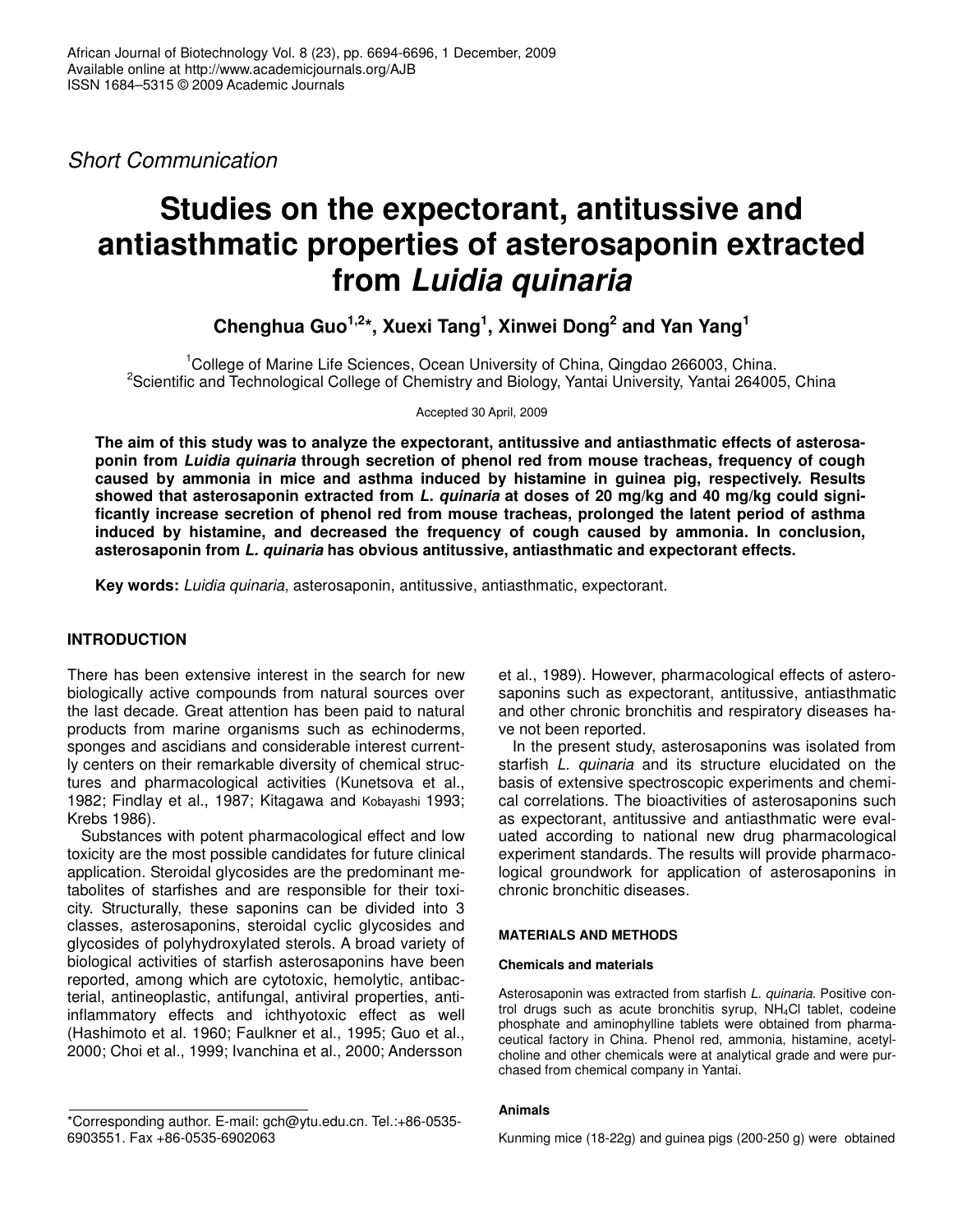**Table 1.** Effects of asterosaponin on phenol red secretion from mouse tracheas.

| <b>Groups</b>             | <b>Doses</b> | O.D                 |
|---------------------------|--------------|---------------------|
| Control                   | $10$ ml/kg   | $0.042 \pm 0.012$   |
| Acute bronchitis syrup    | 15 ml/kg     | $0.044 + 0.017$     |
| Asterosaponin             | 20 mg/kg     | $0.063 \pm 0.011$ * |
| Asterosaponin             | 40 mg/kg     | $0.081 \pm 0.014**$ |
| <b>NH</b> <sub>4</sub> CI | 1000mg/kg    | $0.052 \pm 0.020$   |

 $*P < 0.05$ ,  $*P < 0.01$  compared with control; n=10

from pharmacological laboratories of Yantai university, barrier housed in a clean environment with access to water and food *ad libitum* and kept in a temperature-controlled environment maintained on a 12 h cycle. The colony was free of pathogens. The experiment was done according to the experimental animal committee regulations.

#### **Assay of expectorant effects**

5 groups of Kunming mice ( $n = 10$  for each group) were used in this assay. The control group was treated with saline. Acute bronchitis syrup (15 ml/kg), asterosaponin (20 mg/kg), asterosaponin (40 mg/kg) and NH4Cl (1000 mg/kg) were administrated intragatrically to mice of experimental groups respectively for 7 consecutive days except NH4Cl group, which was only treated on the 7th day. Phenol red was prepared in saline with final concentration of 2.5% and injected intraperitoneally (0.2 ml/10 g) 60 min after last administration. Mice were then sacrificed by cervical decapitation 30 min after phenol red injection. Trachea was then dissected out and placed in 1 ml saline. After 10 min, the solution was mixed with 0.1 ml NaOH (1mol/L) and absorbance at 570 nm was measured on BIORAD Model 550 microplate reader.

#### **Assay of cough caused by ammonia**

Male and female mice were randomized into 4 groups with 10 animals for each group. One group of animals treated with saline was kept as control. Codeine phosphate group was treated with codeine phosphate (5 mg/kg) intragastrically for 3 consecutive days and the other 2 groups were treated with different doses of asterosaponin intragastrically (20 mg/kg, 40 mg/kg) for 3 consecutive days respectively. On the 3rd day, 60 min after drug administration, mice were exposed to irritant agent, ammonia, for 5 s using an ultrasonic nebulizer (PARIMASTER) via whole body exposure. Latent period of cough (S, from exposure to first cough) and times of cough during 2 min period were recorded.

#### **Assay of asthma induced by histamine**

Guinea pigs with latent period of asthma within 150 s were chosen for this study. Guinea pigs were randomly divided into 4 groups with 10 animals for each group. The control animals were pretreated with vehicle (saline 0.9%). Animals of the other 3 groups were pretreated with aminophylline (125 mg/kg), asterosaponin (20 mg/kg) and asterosaponin (40 mg/kg) intragastrically for 3 consecutive days, respectively. One hour after last administration, guinea pigs were exposed to irritant agent, histamine and acetylcholine mixture, for 20 s using an ultrasonic nebulizer (PARIMASTER) via whole body exposure. Latent periods of asthma were recorded.

#### **Statistical analysis**

Data were expressed as mean ± S.D. Differences between groups were analyzed by students' unpaired t-test for individual comparisons and by one-way analysis of variance (ANOVA). Differences were considered significant when  $P < 0.05$  and very significant when  $P < 0.01$ .

## **RESULTS AND DISCUSSION**

#### **Expectorant effect of asterosaponin**

Asterosaponin significantly increased phenol red secretion from mice tracheas by 50 and 90% of control at doses of 20 and 40 mg/kg respectively (Table 1). Our results indicated that asterosaponin had a strong expectorant effect and provided pharmacological data-base for further application of asterosaponin in chronic bronchitis and other respiratory diseases therapeutics.

### **Antitussive effects of asterosaponin**

As shown in Table 2, the antitussive effects of asterosaponin on mice was examined by the frequency of cough caused by ammonia and the latent period of cough after administration. Asterosaponin at dose of 20 mg/kg could prolong the latent period of cough by 12% and significantly decreased coughing time by 15% within 2 min when compared to control  $(P < 0.05)$ . Asterosaponin at dose of 20 mg/kg could prolong the latent period of cough by 26% and dramatically decrease cough time by 33% within 2 min when compared to control  $(P < 0.01)$ . This suggested that asterosaponin has a strong anti-tussive effect.

## **Antiasthmatic effects of asterosaponin**

We also tested the effects of asterosaponin on the latent period of asthma caused by histamine (Table 3). Our results show that asterosaponin could significantly prolong the latent period of asthma induced by histamine and this prolongation was dose-dependent. The latent period of asthma was significantly increased by 29% ( $P < 0.05$ ) and 49% ( $P < 0.01$ ) at dose of 20 and 40 mg/kg respecttively when compared with the control.

## **Conclusion**

Chronic respiratory system diseases, although not lifethreatening, can cause general debility, weakness and social embarrassment, which contribute to deterioration in quality of life. More recent epidemiological surveys have provided data that currently available antitussives for both acute and chronic cough are not very effective and that there is an unmet need of more effective